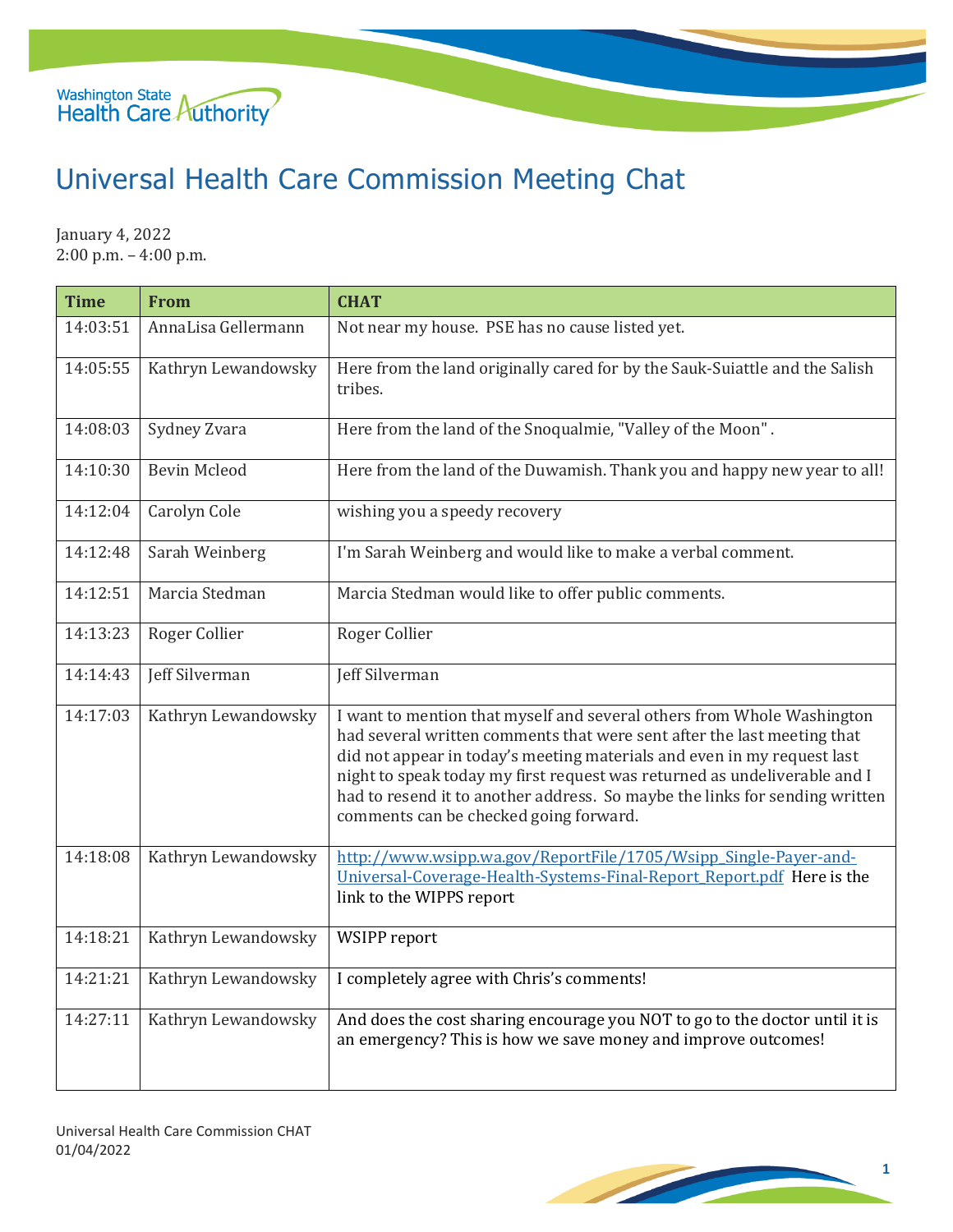

| 14:35:06 | Jen Nye             | Can the email for public comment be confirmed here please?                                                                                                                                                                             |
|----------|---------------------|----------------------------------------------------------------------------------------------------------------------------------------------------------------------------------------------------------------------------------------|
| 14:35:09 | Dr. Rice            | You can add my vote too in support of Model A.                                                                                                                                                                                         |
| 14:35:30 | Devī Bhaktānanda    | I appreciate all the hard work you've all put in. I add my vote to support<br>Model A!                                                                                                                                                 |
| 14:35:57 | Kathryn Lewandowsky | I also add my vote for option A!                                                                                                                                                                                                       |
| 14:36:12 | Jeff Silverman      | I like Model A as well.                                                                                                                                                                                                                |
| 14:36:31 | Mandy Weeks-Green   | Commission address: hcauniversalhcc@hca.wa.gov                                                                                                                                                                                         |
| 14:39:07 | Stephanie Lee       | https://www.wsipp.wa.gov/ReportFile/1705/Wsipp Single-Payer-and-<br>Universal-Coverage-Health-Systems-Final-Report Report.pdf                                                                                                          |
| 14:39:32 | Mandy Weeks-Green   | If there is any problem submitting public comments, anyone is welcome to<br>email me at mandy.weeks-green@hca.wa.gov                                                                                                                   |
| 14:45:03 | Mandy Weeks-Green   | The email contact for the Commission can also be found on the Commission<br>webpage here: https://www.hca.wa.gov/about-hca/universal-health-care-<br>commission/board-members                                                          |
| 14:45:03 | Kathryn Lewandowsky | In Dr. Friedman's most recent review of SB 5204 the assumed tax rates<br>actually brings in 212 billion more per year than is necessary. so the<br>suggested rates in that bill don't need to be that high                             |
| 14:45:20 | Kathryn Lewandowsky | 12 billion not 212 billion, sorry!                                                                                                                                                                                                     |
| 14:46:13 | <b>Kelly Powers</b> | We have rationing of care now.                                                                                                                                                                                                         |
| 14:46:56 | Kathryn Lewandowsky | Our care is currently rationed by for profit corporations whose alliance<br>falls to their shareholders.                                                                                                                               |
| 14:50:25 | Kathryn Lewandowsky | I am curious whether the reimbursement in Canada is done Nationally or<br>Provincially? Because I think the there are some differences between the<br>taxes and benefits between Provinces. I'm not exactly sure of the answer.        |
| 14:53:57 | Aaron B Katz        | Provider fees are determined in each province. For example, in British<br>Columbia, the provincial government gives physician funds to the BC<br>Medical Association, which then sets fees for various types of physician<br>services. |
| 14:55:35 | Kathryn Lewandowsky | I personally feel that this would be an ideal way to establish a National<br>M4A plan by having it be administered more at the state level as each state<br>has individual needs and circumstances that they understand best.          |

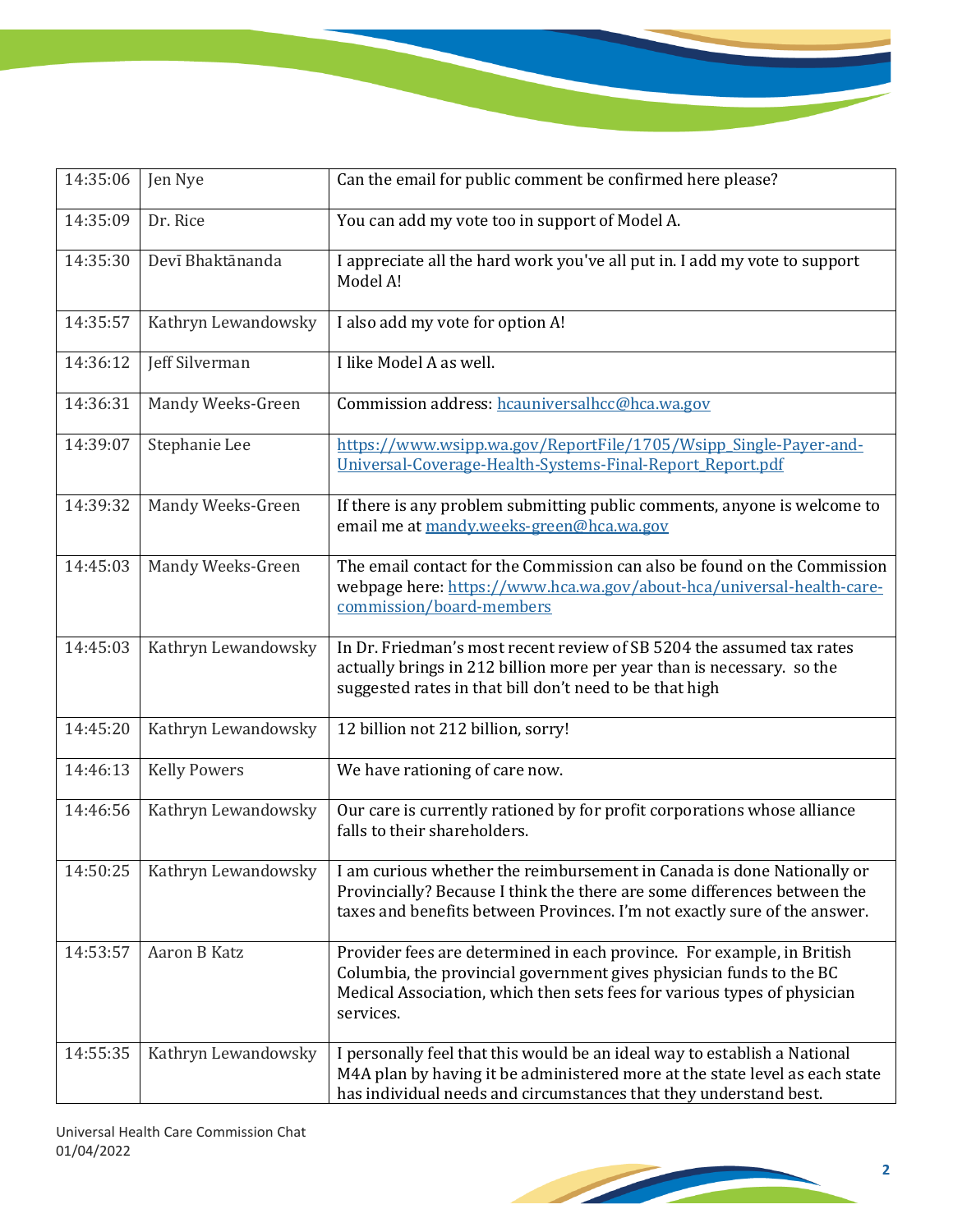

| 14:55:50 | Aaron B Katz         | Universal systems internationally provide two types of "outs" for residents:<br>the ability to purchase insurance only for benefits not covered by the<br>universal system (e.g., Canada) or the ability to "buy out of" the universal<br>system entirely (e.g., UK).                                                                                                                                                                                                                                                                                                                                                                                                                                                                                                                  |
|----------|----------------------|----------------------------------------------------------------------------------------------------------------------------------------------------------------------------------------------------------------------------------------------------------------------------------------------------------------------------------------------------------------------------------------------------------------------------------------------------------------------------------------------------------------------------------------------------------------------------------------------------------------------------------------------------------------------------------------------------------------------------------------------------------------------------------------|
| 14:57:26 | Jeff Silverman       | Is there comparuson of health care outcomes vs expenditures?                                                                                                                                                                                                                                                                                                                                                                                                                                                                                                                                                                                                                                                                                                                           |
| 14:57:57 | Jeff Silverman       | infant mortality? life span?                                                                                                                                                                                                                                                                                                                                                                                                                                                                                                                                                                                                                                                                                                                                                           |
| 14:58:46 | Kathleen Randall     | Where is Taiwan in this study?                                                                                                                                                                                                                                                                                                                                                                                                                                                                                                                                                                                                                                                                                                                                                         |
| 14:59:18 | Jennifer E Robertson | Physician training (med school) is VERY expensive in the USA compared to<br>Europe where 6-year undergrad-level training is still the norm (vs. 4 years<br>post-undergrad grad-level training followed by internships, etc speciality<br>training, in the USA). This reality (and the heavy debt burden of med<br>school) also needs to be addressed in developing a system of universal<br>healthcare. Some aspects of comparisons between the US and national<br>health care systems elsewhere are apples and oranges unless the<br>cost/financial burden of training doctors/medical education, et al is not<br>also factored in as part of the Big Picture). A good review can be found in<br>www.journalofethics.ama-assn.org (Amer Med Assoc J of Ethics, v.14 n.12<br>$2012$ ). |
| 14:59:37 | Jen Nye              | Is there more detail in what's included in Healthcare Costs? Does the U.S.<br>amount include what we pay in cost sharing?                                                                                                                                                                                                                                                                                                                                                                                                                                                                                                                                                                                                                                                              |
| 15:00:43 | Aaron B Katz         | Re Jeff Silverman's question, the best international comparisons of<br>outcomes and expenditures is by the Commonwealth Fund, CWF.org I<br>think.                                                                                                                                                                                                                                                                                                                                                                                                                                                                                                                                                                                                                                      |
| 15:01:15 | Jeff Silverman       | thank you                                                                                                                                                                                                                                                                                                                                                                                                                                                                                                                                                                                                                                                                                                                                                                              |
| 15:02:05 | Aaron B Katz         | Re Jen Nye's question, yes, the health expenditure data include all spending<br>regardless of source, so are comparable across countries.                                                                                                                                                                                                                                                                                                                                                                                                                                                                                                                                                                                                                                              |
| 15:02:21 | Jen Nye              | Thanks, Aaron                                                                                                                                                                                                                                                                                                                                                                                                                                                                                                                                                                                                                                                                                                                                                                          |
| 15:02:25 | <b>Bonnie Morris</b> | What about the cost of insurance companies advertising and marketing?                                                                                                                                                                                                                                                                                                                                                                                                                                                                                                                                                                                                                                                                                                                  |
| 15:03:41 | Aaron B Katz         | Yes, generally speaking, health care spending data include all of the costs of<br>so-called insurance overhead (including for public insurance programs).                                                                                                                                                                                                                                                                                                                                                                                                                                                                                                                                                                                                                              |
| 15:05:05 | Kathryn Lewandowsky  | Many of the public attendees are healthcare experts in their own right and I<br>appreciate them all being here!                                                                                                                                                                                                                                                                                                                                                                                                                                                                                                                                                                                                                                                                        |

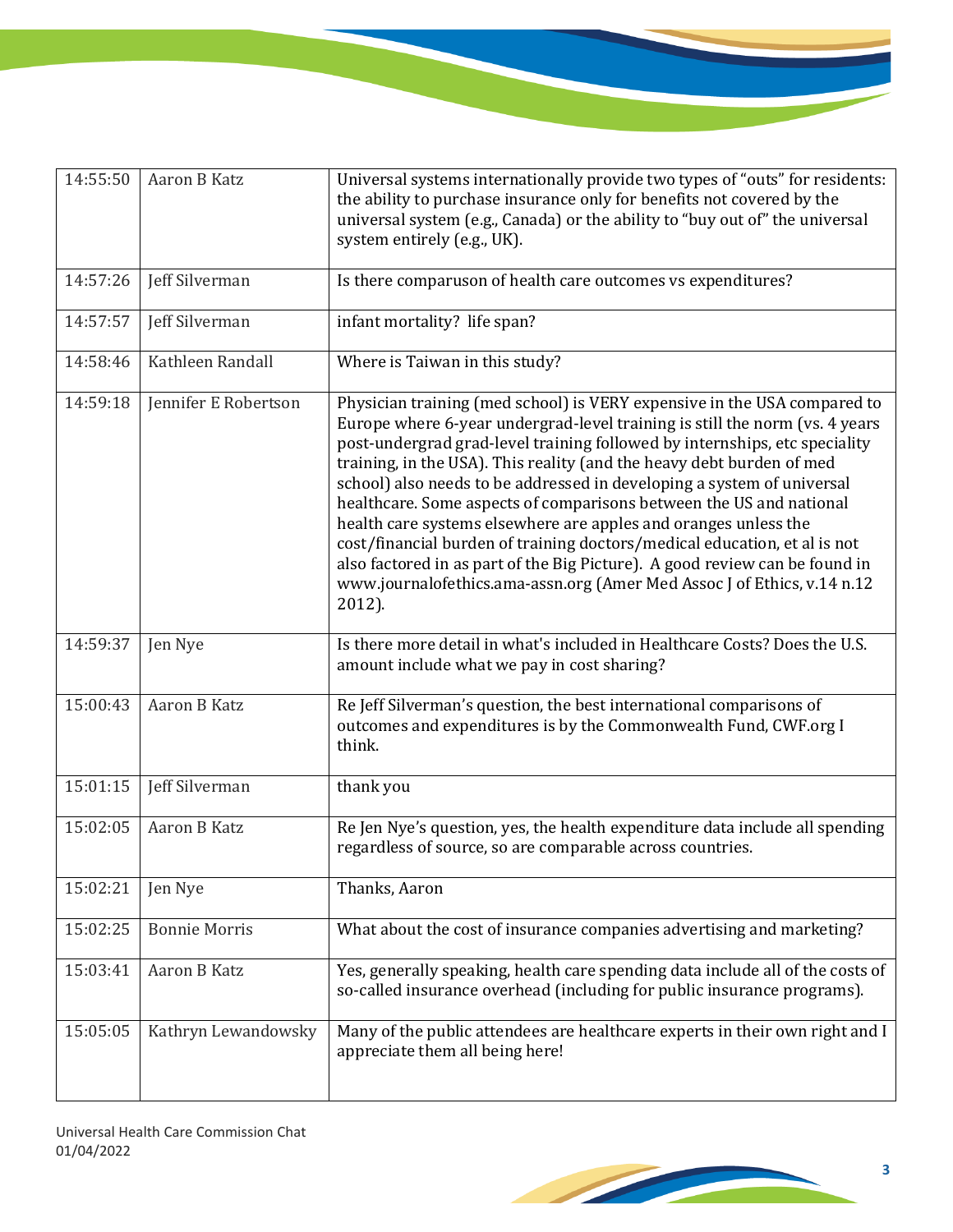

| 15:05:39 | Vicki Lowe                         | Yes, Kathy. Thank you. We will capture all of this rich conversation.                                                                                                                                                                                                                                  |
|----------|------------------------------------|--------------------------------------------------------------------------------------------------------------------------------------------------------------------------------------------------------------------------------------------------------------------------------------------------------|
| 15:05:57 | Jeff Silverman                     | Stephanie, that was a good presentation. A commendation                                                                                                                                                                                                                                                |
| 15:06:00 | Aaron B Katz                       | In Germany, at least, yes, the insurers and providers know what the<br>resource limitations are under which they are negotiating.                                                                                                                                                                      |
| 15:06:57 | <b>Kelly Powers</b>                | Does Germany have a robust small business sector?                                                                                                                                                                                                                                                      |
| 15:08:14 | Maureen (Mo) Brinck-<br>Lund       | USA healthcare costs way more and our outcomes are so much worse! Not<br>such a good deal. (Outcomes weren't covered in the presentation so much,<br>but it's in the materials and anywhere else you might look                                                                                        |
| 15:08:55 | Aaron B Katz                       | My understanding re Germany is that ALL plans are private. All residents<br>with incomes below a certain amount MUST enroll in one of the regulated<br>"sickness plans." Those with higher incomes must enroll in an alternative,<br>maybe less regulated insurance plan that meets certain standards. |
| 15:09:15 | <b>Kelly Powers</b>                | What I am getting at is that a large number of workers are not provided<br>employer based insurance.                                                                                                                                                                                                   |
| 15:09:58 | Jen Nye                            | I would say the existence of medical debt in and of itself is a huge<br>detriment to our system that isn't accounted for here.                                                                                                                                                                         |
| 15:10:01 | Jeff Silverman                     | Kelly, I am in that group.                                                                                                                                                                                                                                                                             |
| 15:10:03 | Maureen (Mo) Brinck-<br>Lund       | Thank you for the presentation!                                                                                                                                                                                                                                                                        |
| 15:10:21 | Dr. Rice                           | How are health technology assessment & approval decisions made in<br>current US profit insurers?                                                                                                                                                                                                       |
| 15:11:19 | Sarah Weinberg                     | Germany: I think that in order to buy private insurance instead of enrolling<br>in a sickness fund, a citizen has to show adequate wealth to pay for it. If the<br>citizen chooses to go private, they are then barred for life from the sickness<br>fund public system.                               |
| 15:13:10 | Jeff Silverman                     | 7,705,281 people fro 2020 census                                                                                                                                                                                                                                                                       |
| 15:13:16 | Kathryn Lewandowsky                | I met a gentleman in the ferry lines who was telling me that his company<br>when he was working in Germany could choose to provide private<br>coverage. It cost his company about \$60 perversion to purchase that<br>coverage.                                                                        |
| 15:13:33 | Alan Unell &<br>Vokouhi Hovagimian | 2020 Dec. CBO report identified \$400B yearly in overhead that would be<br>removed in any of the 5 single payer systems evaluated                                                                                                                                                                      |

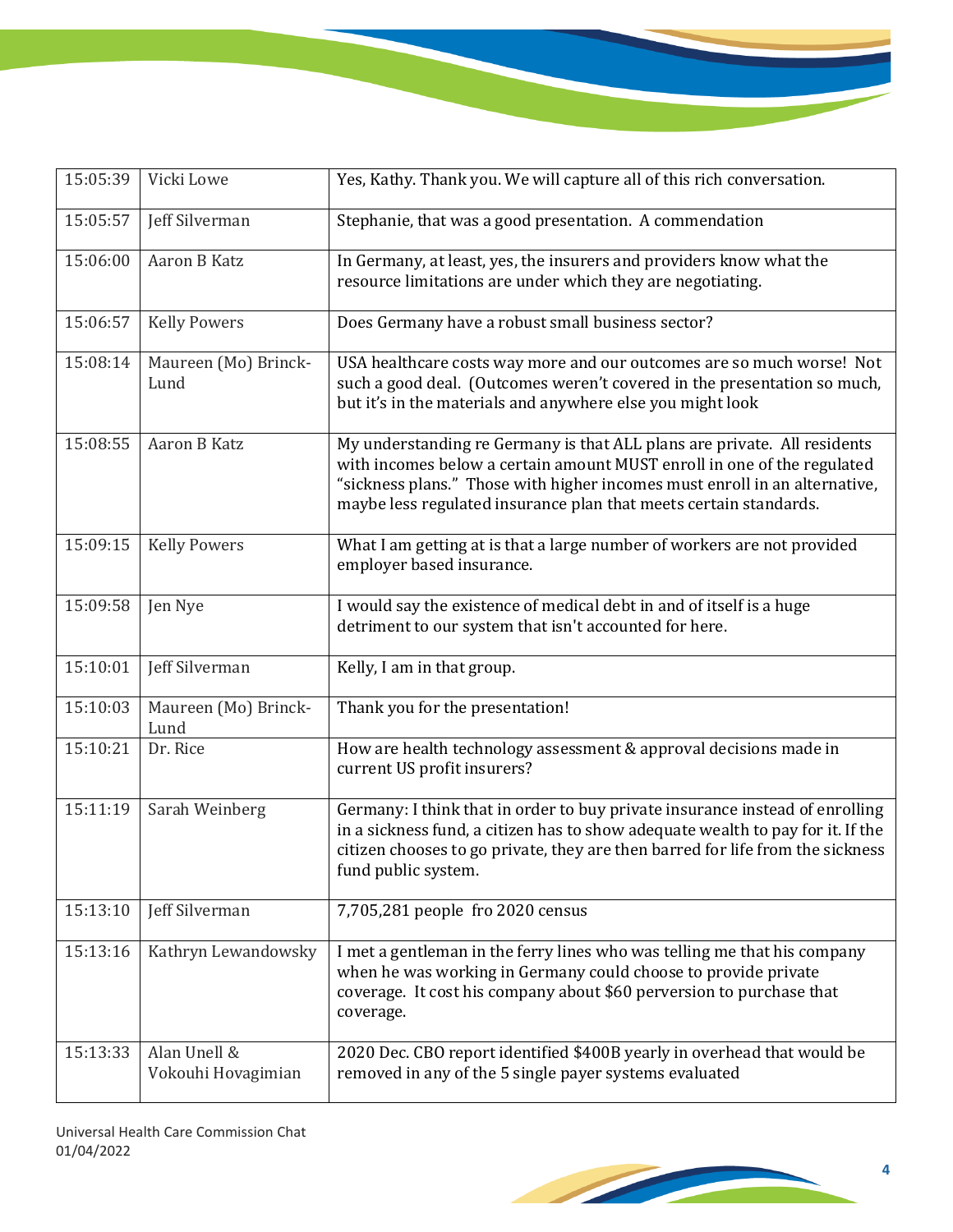

| 15:14:41 | Kathryn Lewandowsky  | And in my research about Germany's healthcare system while working on<br>my BSN I found out that the insurance companies are restricted to only a<br>3% profit margin and if they have more profits than that they must use<br>those funds to reduce people's premiums the next year.                                                                                               |
|----------|----------------------|-------------------------------------------------------------------------------------------------------------------------------------------------------------------------------------------------------------------------------------------------------------------------------------------------------------------------------------------------------------------------------------|
| 15:15:41 | Aaron B Katz         | Re Joan's question - just remember that WA state's actions on cost control<br>often aren't or can't be applied to the entire health care system, whereas,<br>for example, when Germany decided to get aggressive on disease<br>management payment years ago, it applied to the entire system.                                                                                       |
| 15:21:29 | <b>Kelly Powers</b>  | So proud of Washington's history of health care reform!                                                                                                                                                                                                                                                                                                                             |
| 15:28:26 | <b>Bevin Mcleod</b>  | Also just as a reminder - the bill for this commission was written to include<br>standing up of advisory committees, so there is significant opportunity for<br>deep diving to be done in categories that need research in order to support<br>the commissioners and the overall mandate of the Commission. Look<br>forward to hearing how and when we can all support that effort. |
| 15:29:28 | Jennifer E Robertson | FYI: Cost of med school contributes to US healthcare disparities and<br>spending: https://sites.tufts.edu/cmph357/2017/04/09/the-price-we-<br>pay-how-the-cost-of-medical-school-contributes-to-us-healthcare-<br>disparities-and-spending/                                                                                                                                         |
| 15:29:46 | Hal Stockbridge MD   | Bevin, that's an excellent point! I agree wholeheartedly!                                                                                                                                                                                                                                                                                                                           |
| 15:36:51 | <b>Bevin Mcleod</b>  | Another aspect we didn't have time/resources to analyze for was to assess<br>the allocation of the statewide savings.                                                                                                                                                                                                                                                               |
| 15:37:40 | <b>Bevin Mcleod</b>  | Would be nice to be able to dig into that more specifically so we can see<br>where the savings are allocated across sectors                                                                                                                                                                                                                                                         |
| 15:38:51 | Kathryn Lewandowsky  | Everyone will be having a bit of sticker shock at the cost of treating sick<br>COVID patients I fear.                                                                                                                                                                                                                                                                               |
| 15:45:38 | Nicole Gomez         | Here's the link to the full Universal Health Care Work Group's Final Report:<br>https://www.hca.wa.gov/assets/program/final-universal-health-care-<br>work-group-legislative-report.pdf                                                                                                                                                                                             |
| 15:46:05 | Jeff Silverman       | Bevin, do you have a list of things you would like to do that did not have the<br>time/resources to do them?                                                                                                                                                                                                                                                                        |
| 15:51:10 | Kathryn Lewandowsky  | Isn't Cascade Care Reimbursement 40% of Medicare reimbursement?                                                                                                                                                                                                                                                                                                                     |
| 15:51:40 | Dr. Rice             | The European multi-payer systems all used NON-PROFIT private health<br>insurers - I don't see this in WA state Plan B. In the U.S. the first insurer<br>Blue Cross was initially a non-profit.                                                                                                                                                                                      |

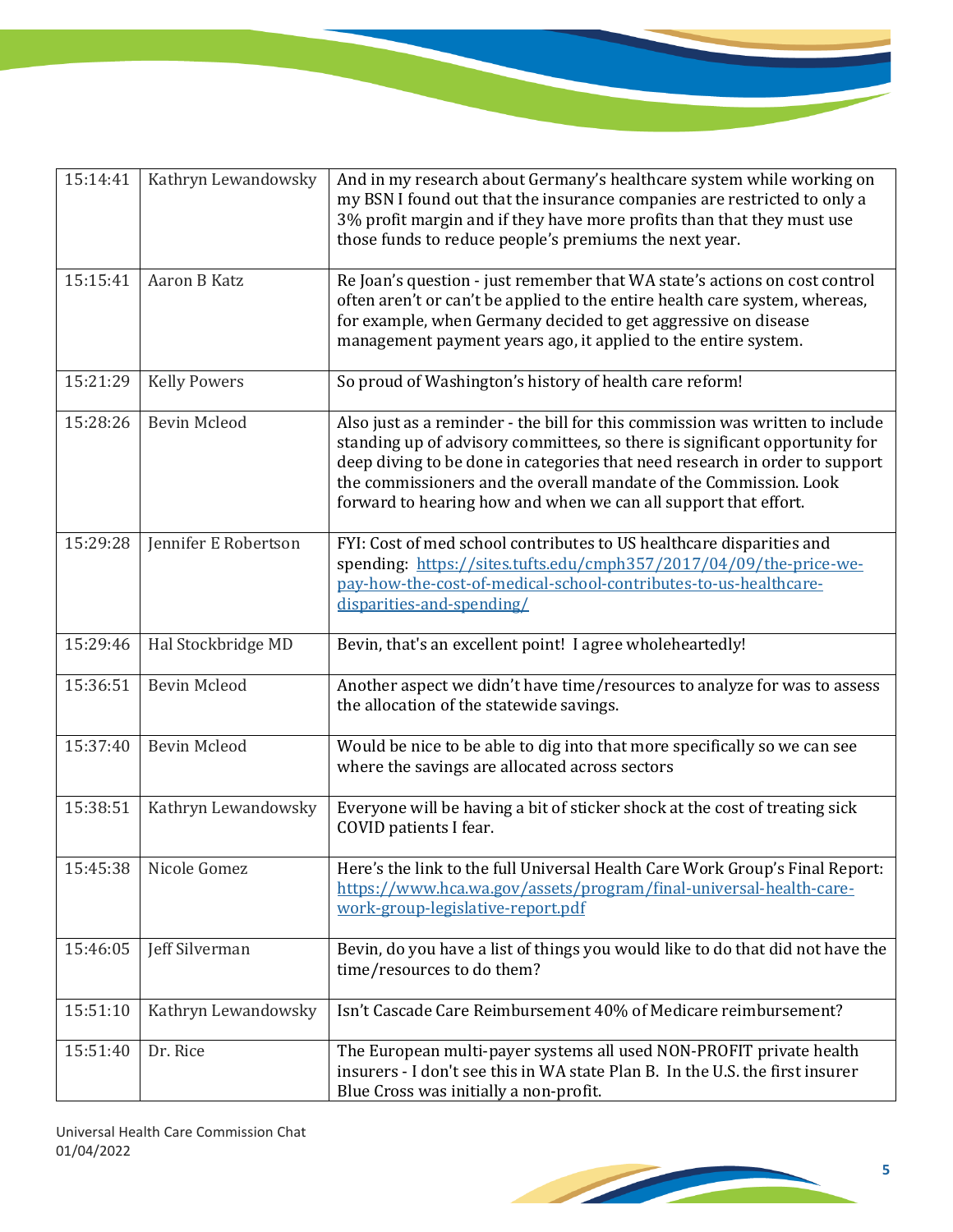

| 15:51:46 | Kathryn Lewandowsky | My hospital does not accept Cascade Care as they can't afford to provide<br>care at that reimbursement level.                                                                                                                                                                                                           |
|----------|---------------------|-------------------------------------------------------------------------------------------------------------------------------------------------------------------------------------------------------------------------------------------------------------------------------------------------------------------------|
| 15:52:38 | Joan Altman         | WA Health Benefit Exchange : Of possible interest to members, last session<br>the legislature directed the Exchange, in collaboration with HCA and OIC, to<br>look at coverage solutions for folks without a federally recognized<br>immigration status - with the goal of providing coverage to that group by<br>2024. |
| 15:52:53 | Dr. Rice            | No - Patricia Rice, Ph.D. WA state psychologist                                                                                                                                                                                                                                                                         |
| 15:53:36 | Kathryn Lewandowsky | Do you know what it is Dr. Rice?                                                                                                                                                                                                                                                                                        |
| 15:54:01 | Michele Ritala      | King County: European countries may use non-profit health insurers to<br>provide administrative services but provider rates are determined at a<br>national level and there are not proprietary networks that differ by health<br>plan.                                                                                 |
| 15:54:42 | Aaron B Katz        | Re Dr. Rice's point: the largest three health insurers in WA (Kaiser,<br>Premera/Blue Cross, and Regence/Blue Shield) are not-for-profit entities.<br>To me, the "rules" of the marketplace are more important than the tax code<br>status of the competitors.                                                          |
| 15:55:09 | Jane Beyer          | Here is an evaluation of the Maryland all payer model for hospitals --<br>https://downloads.cms.gov/files/md-allpayer-finalevalrpt.pdf. It's an<br>example of an all-payer model that applies to Medicare.                                                                                                              |
| 15:55:13 | <b>Bevin Mcleod</b> | Jeff, I could work on creating a list to share if folks think that would be<br>helpful.                                                                                                                                                                                                                                 |
| 15:55:24 | Mich'l Needham      | Cascade Care reimbursement requirements aim at 160% of Medicare as an<br>aggregate measure across all payments.                                                                                                                                                                                                         |
| 15:55:57 | Joan Altman         | Additional information on Cascade Cade care is available here:<br>https://www.hca.wa.gov/assets/program/cascade-care-one-pager.pdf                                                                                                                                                                                      |
| 15:56:58 | <b>Kelly Powers</b> | Kathryn, it was more challenging this year to fine one Cascade Care plan<br>that covered the hospital, providers, etc.                                                                                                                                                                                                  |
| 15:58:01 | Kathryn Lewandowsky | Thank you Joan!                                                                                                                                                                                                                                                                                                         |
| 15:58:07 | Kristin Peterson    | No questions, helpful information, thank you!                                                                                                                                                                                                                                                                           |
| 15:58:11 | Aruna Bhuta         | Bree collaborative's work on healthcare technology effectiveness and govt<br>cost control strategies info will be helpful                                                                                                                                                                                               |